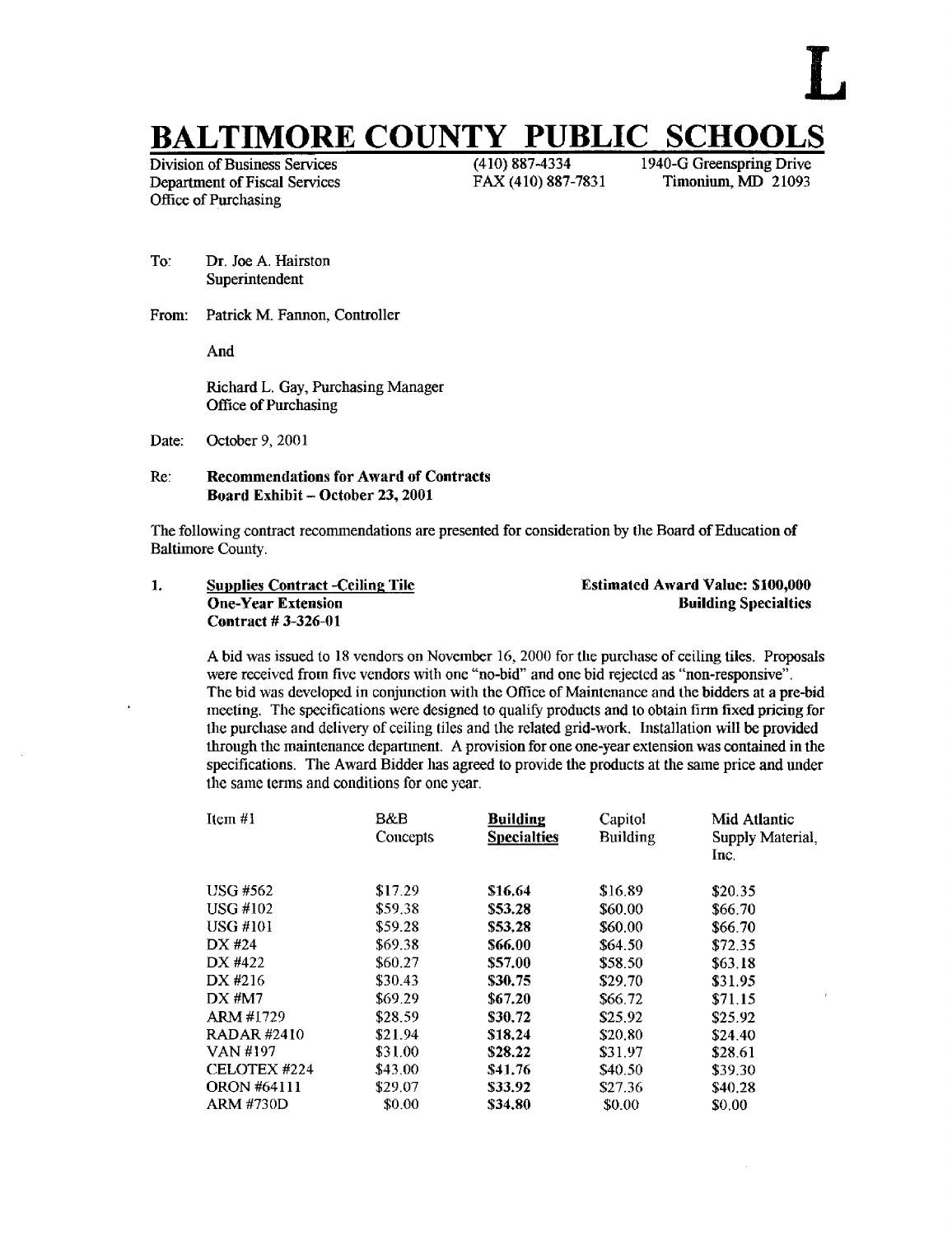Based upon historical purchases of these products, the estimated award value for this contract is \$100,000.00. Recommendation of extension of contract is made to Building Specialties, Baltimore, MD for all items included within the specifications. Funding will be provided by the operating budget of the Office of Maintenance, Aging School Funding, and Capital Projects.

### 2. Supplies Contract :Electrical Supplies Estimated Award Value: \$200,000 Contract # 3-322-02

An annual bid was issued on August 16, 2001 to 21 vendors for the purchase of electrical supplies. Proposals were received from five vendors. The bid was developed in conjunction with the Office of Maintenance and the bidders at a pre-bid meeting. The specifications were designed to qualify products and to obtain firm fixed pricing for the purchase and delivery of electrical supplies. Installation will be provided through the maintenance department.

Award of contract is recommended to the following responsive and responsible vendors offering the lowest aggregate price per category.

| Product                           | Award Bidders                                       |
|-----------------------------------|-----------------------------------------------------|
| <b>Ballasts</b>                   | Graybar Electric Co., Inc., Baltimore, MD           |
| Conduit                           | Shepherd Electric Supply Co., Inc. Baltimore, MD    |
| <b>Switches</b>                   | Tristate Electrical Supply Co., Inc., Baltimore, MD |
| <b>Wire Nuts</b>                  | Graybar Electric Co., Inc., Baltimore, MD           |
| Wiring, Cable                     | Graybar Electric Co., Inc., Baltimore, MD           |
| <b>Exit Lights</b>                | Tristate Electrical Supply Co., Inc., Baltimore, MD |
| <b>Photocells</b>                 | Graybar Electric Co., Inc., Baltimore, MD           |
| <b>Exterior Lighting Fixtures</b> | C. N. Robinson Lighting Supply Co., Baltimore, MD   |
| <b>Failsafe Light Fixtures</b>    | C. N. Robinson Lighting Supply Co., Baltimore, MD   |
| <b>Various Lighting Fixtures</b>  | Shepherd Electric Supply Co., Inc. Baltimore, MD    |
| Contactors & Starters             | Tristate Electrical Supply Co., Inc., Baltimore, MD |
| Wire Molding                      | Shepherd Electric Supply Co., Inc. Baltimore, MD    |
| <b>Emergency Lights</b>           | Tristate Electrical Supply Co., Inc., Baltimore, MD |
|                                   |                                                     |

The estimated award value for this contract is \$200,000.00 based upon historical purchases of these products. Funding will be provided by the operating budget of the Office of Maintenance, Aging School Funding, Capital Projects, and the individual schools' operating budget.

#### Estimated Award Value: \$200,000

## 3. \_Telephone Maintenance Two-Year Contract Contract # 2-276-02

A bid to provide telephone maintenance was issued on August 9, 2001 to <sup>15</sup> vendors . Responses were received from four vendors. The bid establishes labor rates for repair, maintenance, modification, wiring and installation of new or replacement telephone equipment. Responses are as follows :

| Vendor                        | <b>Hourly Rate</b> |
|-------------------------------|--------------------|
| <b>Quality Telecom</b>        | \$30.69            |
| <b>International Fibercon</b> | \$45.00            |
| Light Industries              | \$45.00            |
| Allen's Telephone             | \$50.00            |